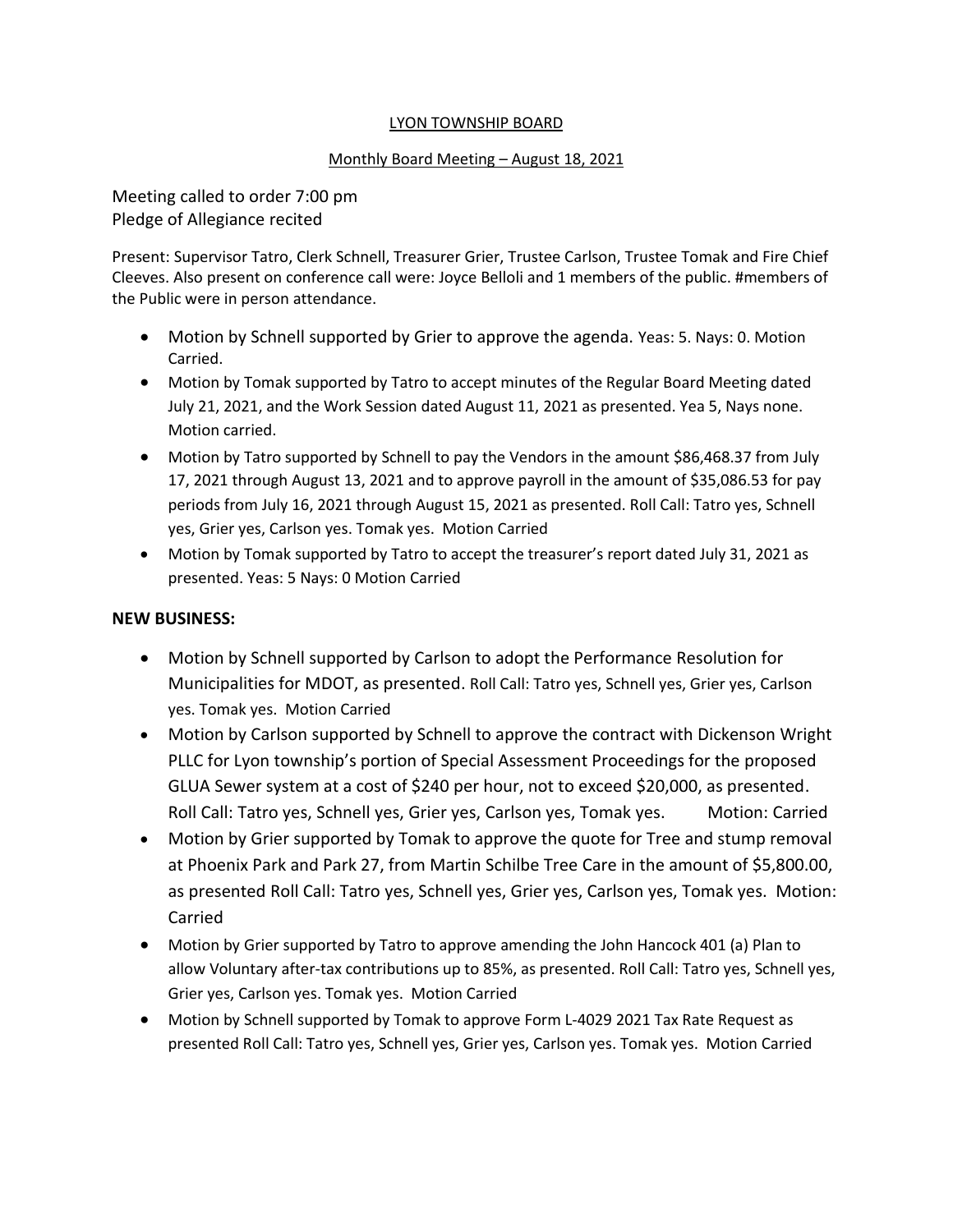- Motion by Carlson supported by Tatro to create the position of Building Department Assistant/ Data Entry at an hourly rate of \$11.50 per hour. Roll Call: Tatro yes, Schnell yes, Grier yes, Carlson yes. Tomak yes. Motion Carried
- Motion by Grier supported by Tatro to appoint Lenette Tomak to the role of Building Department Assistant/ Data Entry (as a Trustee with additional duties) at an hourly rate of \$11.50/ hour not to exceed 15 hours per week. Roll Call: Tatro yes, Schnell yes, Grier yes, Carlson yes. Tomak yes. Motion Carried
- Motion by Schnell supported by Tatro to approve Lyon Township Federal Procurement Conflict of Interest Policy as presented. Roll Call: Tatro yes, Schnell yes, Grier yes, Carlson yes. Tomak yes. Motion Carried

# **Correspondence:** Cherry capitol Connection

### **DEPARTMENT REPORTS:**

**W. Cleeves:** Meeting with Camp Curnalia to ensure adequate room for Fire Equipment in Camp roads, participated in National Night Out, 124 runs YTD, will meet with new owners of Lyon Manor to review building structure.

# **Carlson:**

Cemetery: waiting on bids for road repair

 Planning Commission: next meeting is September 13, 2021, will get form prepared to recommend to board rezoning of old Dentist office.

 Parks: Faucets replaced at Park 27 bathrooms; Recycling bins have been removed from inside Compost site to outside of fence so residents can use at any time. Concerts in the Park have been going great and well attended. Board thanked Joyce Belloli for all of her hard work put into this.

### **Tomak:**

Have not attended meeting due to Covid restrictions, submitted report to board.

### **BOARD COMMENTS:**

**Supervisor Tatro:** received email from the Higgins Lake Foundation that Lyon and Gerrish Township have been approved for a reimbursable grant up to \$84,000 to pay for costs of sewer project going forward.

**Clerk Schnell:** Thanked Q100 for free promotion of Concert in the Park series. This would have cost the township \$2,400.00 otherwise. James Anderson is coming in next week to start FY2020-20211 audit.

**Treasurer Grier:** Thanked Erica Blair, Good Times Party store, Old Pointe Comfort Marina, Joyce Belloli, and Evergreen Party Store for their donations to help pay for Concert in the Park series.